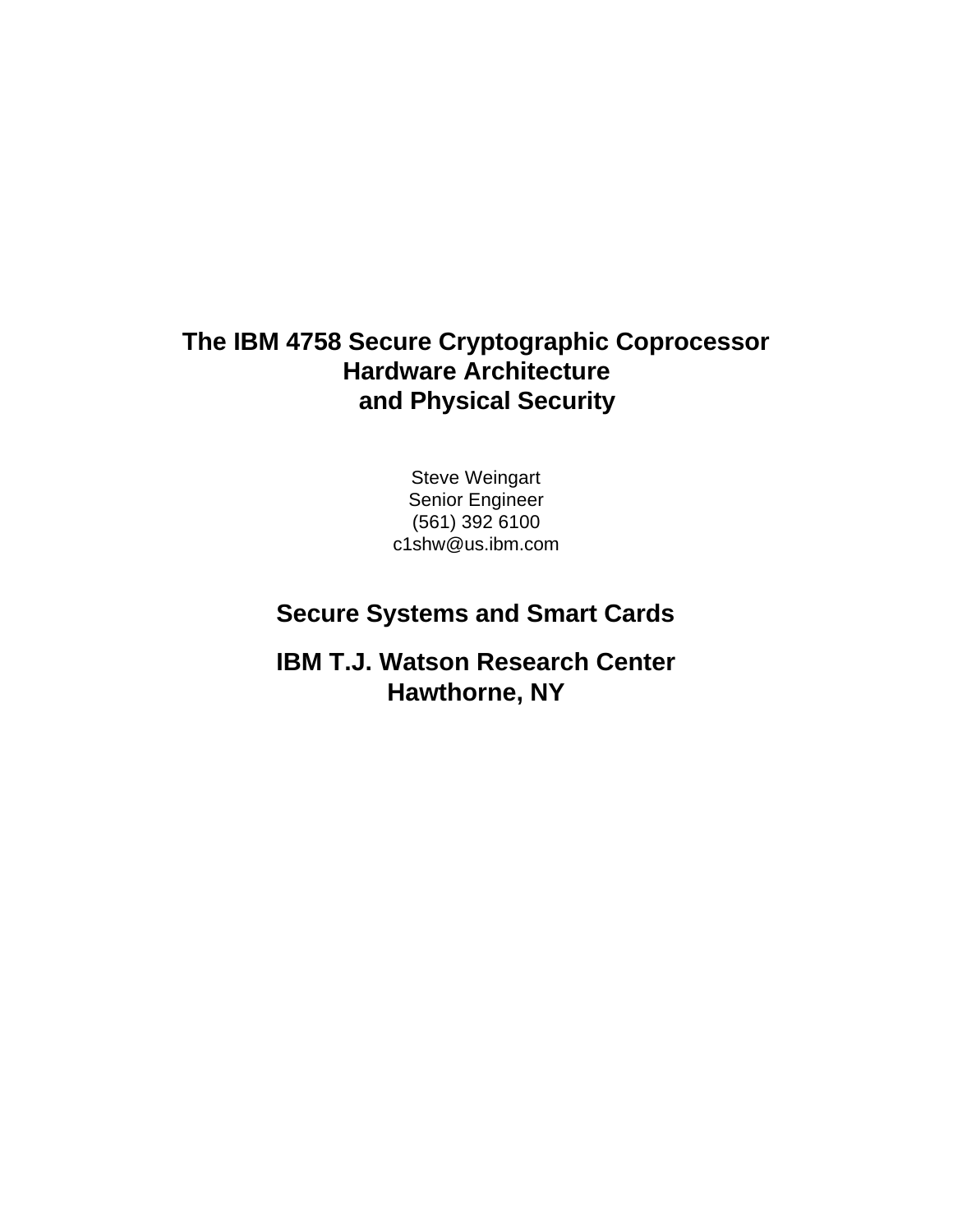- History
- IBM 4758 PCI Cryptographic Adapter
	- Architecture
		- New Features
		- Implementation
	- Physical Security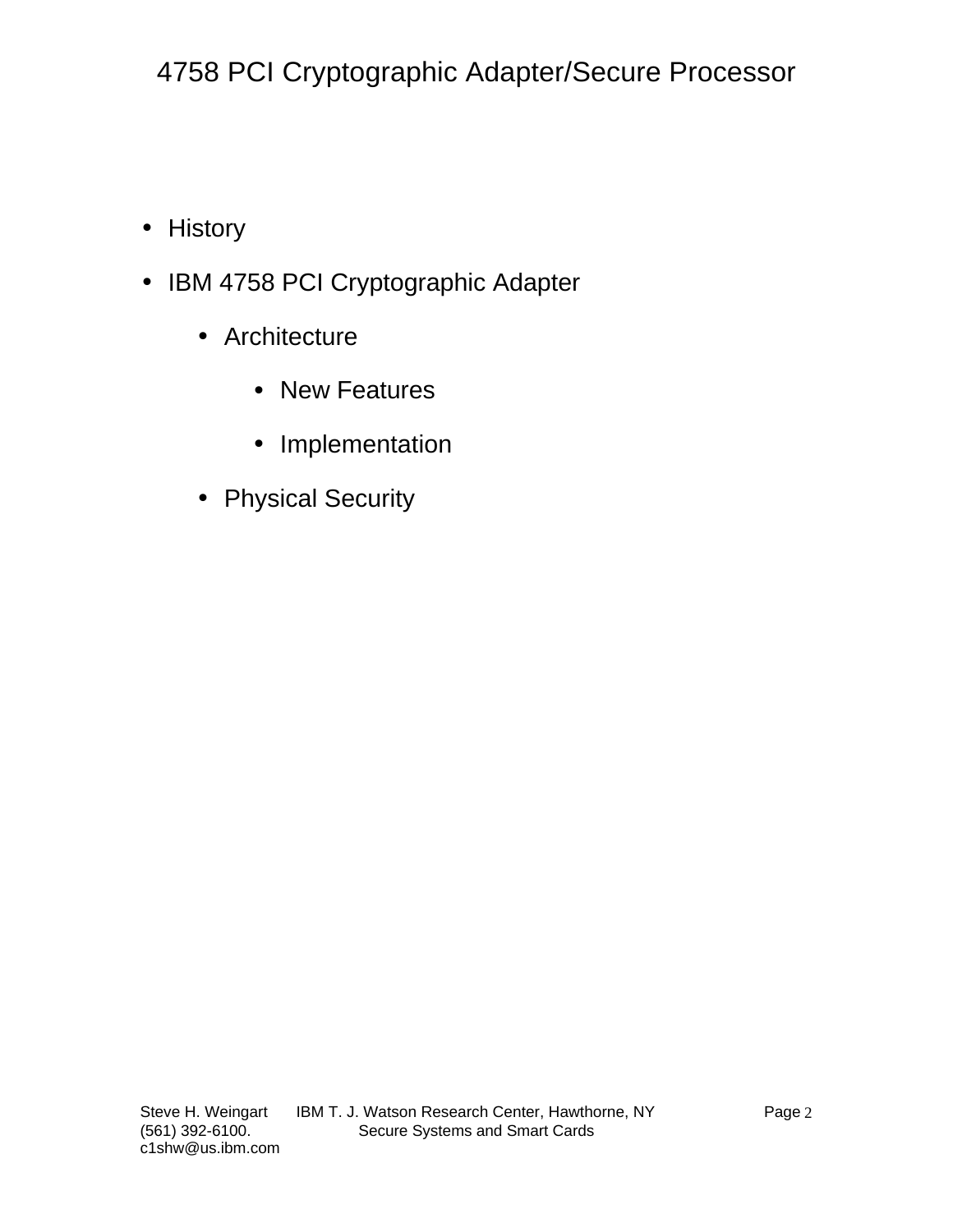### IBM Cryptographic Adapters

### **History**

- Effort started in 1983
- Provided input and design assistance to IBM
	- IBM FBU Charlotte Castle Products (4753)
	- IBM ESD ICRF

### **Strengths**

- Architecture Has Been In Use Since 1987, So It is Well Known.
- General Purpose Processor
- Fast DES
- Reasonably Easy to Write Code

#### **Weaknesses**

- No Hardware RSA
- No Good (Hardware) Random Number Generation.
- General Purpose Processor was Underpowered
- Existing Crypto Interface is Cumbersome for RSA and Transaction Type Processes
- Not Easy Enough to Write code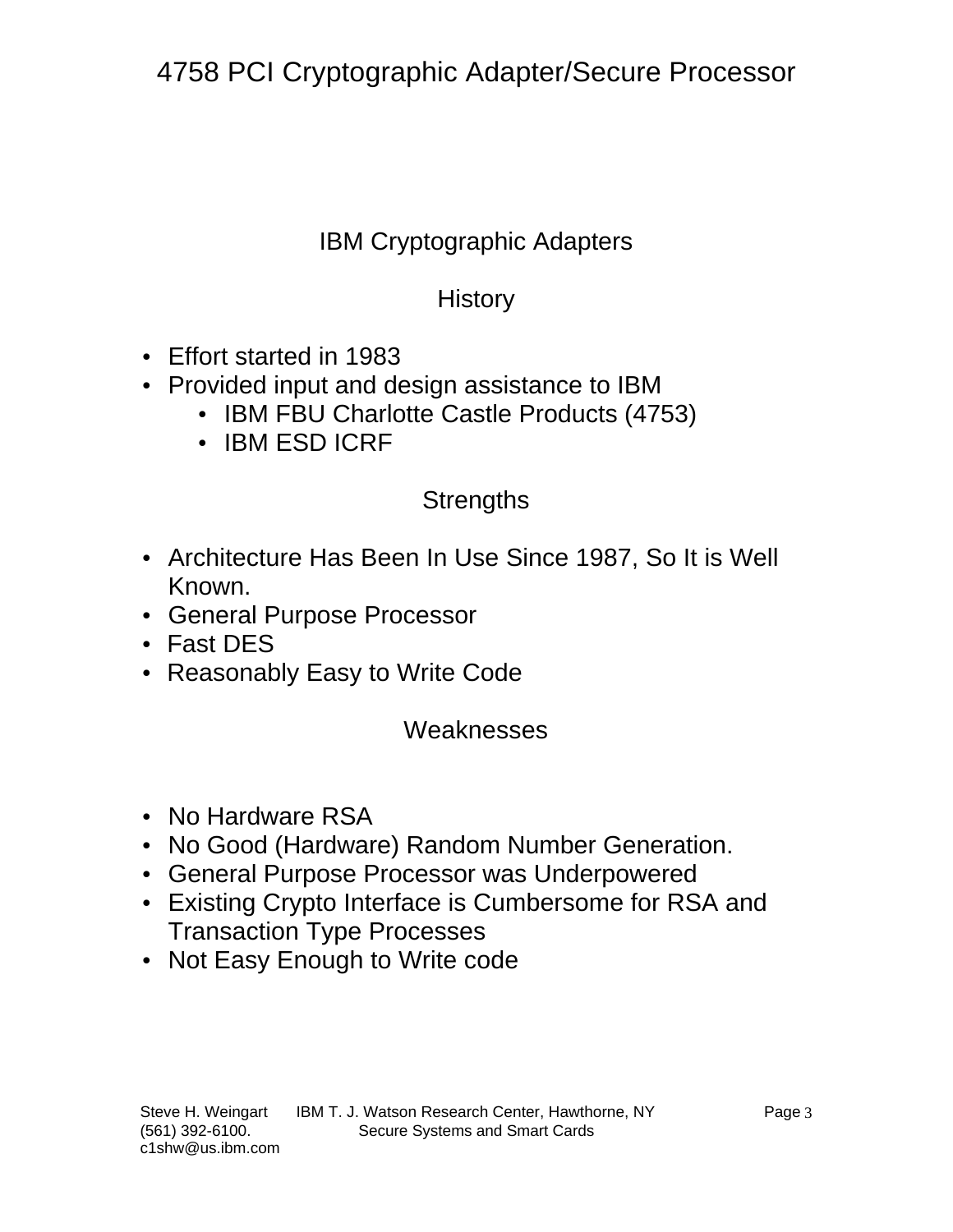Architecture: Product Design New Features

- Faster Processor
- Full PC Compatibility
- PCI Bus Attach to Permit Wider HW Base
- Hardware RSA (Math Support)
- Packet Mode for Lower Overhead for Non-Bulk **Operations**
- Half Card PCI Design (PCI base card plus secure processor assembly)
- Physical Security (FIPS 140-1 Level 4)
- Good Random Number Generation.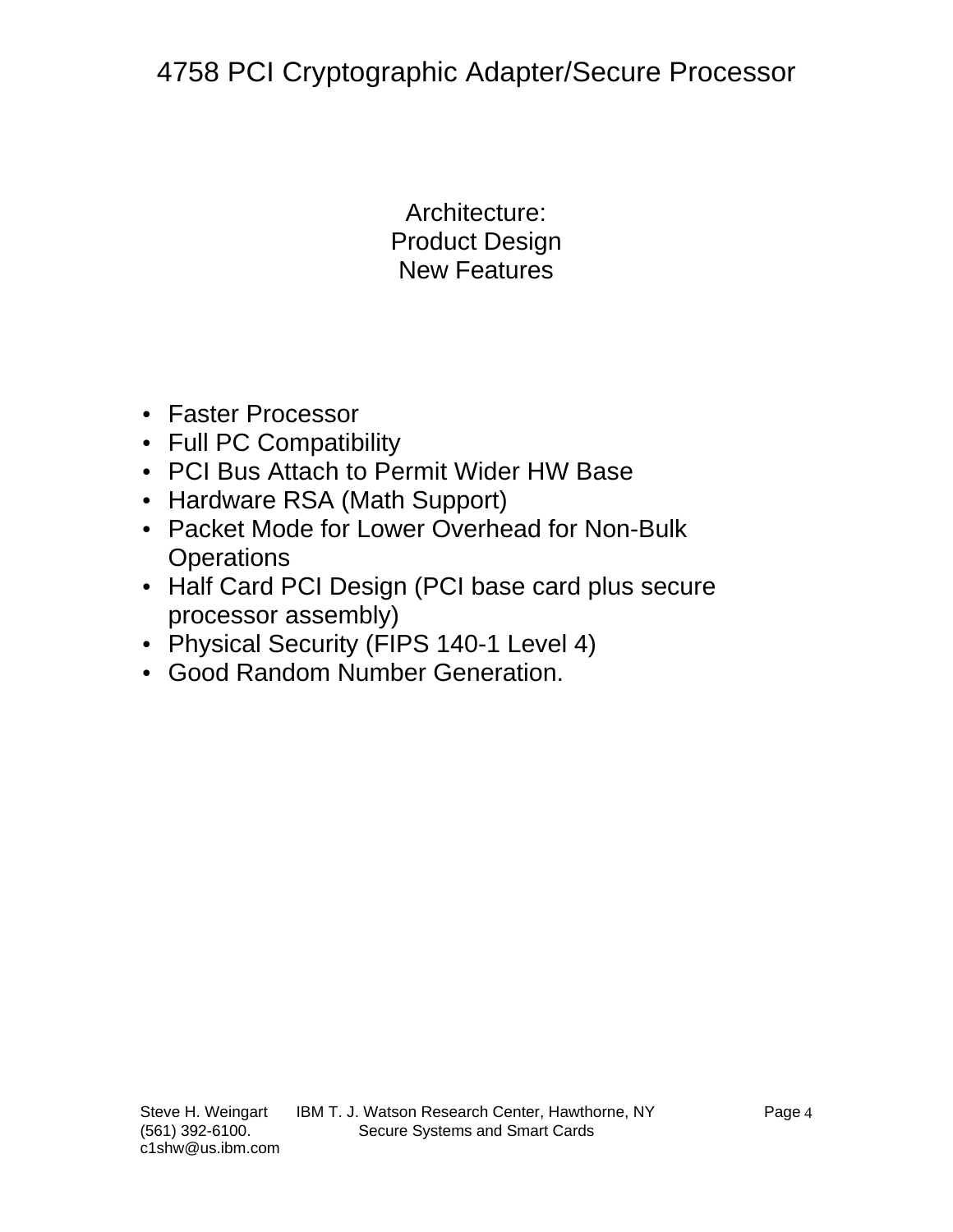Architecture: New Features Block Diagram

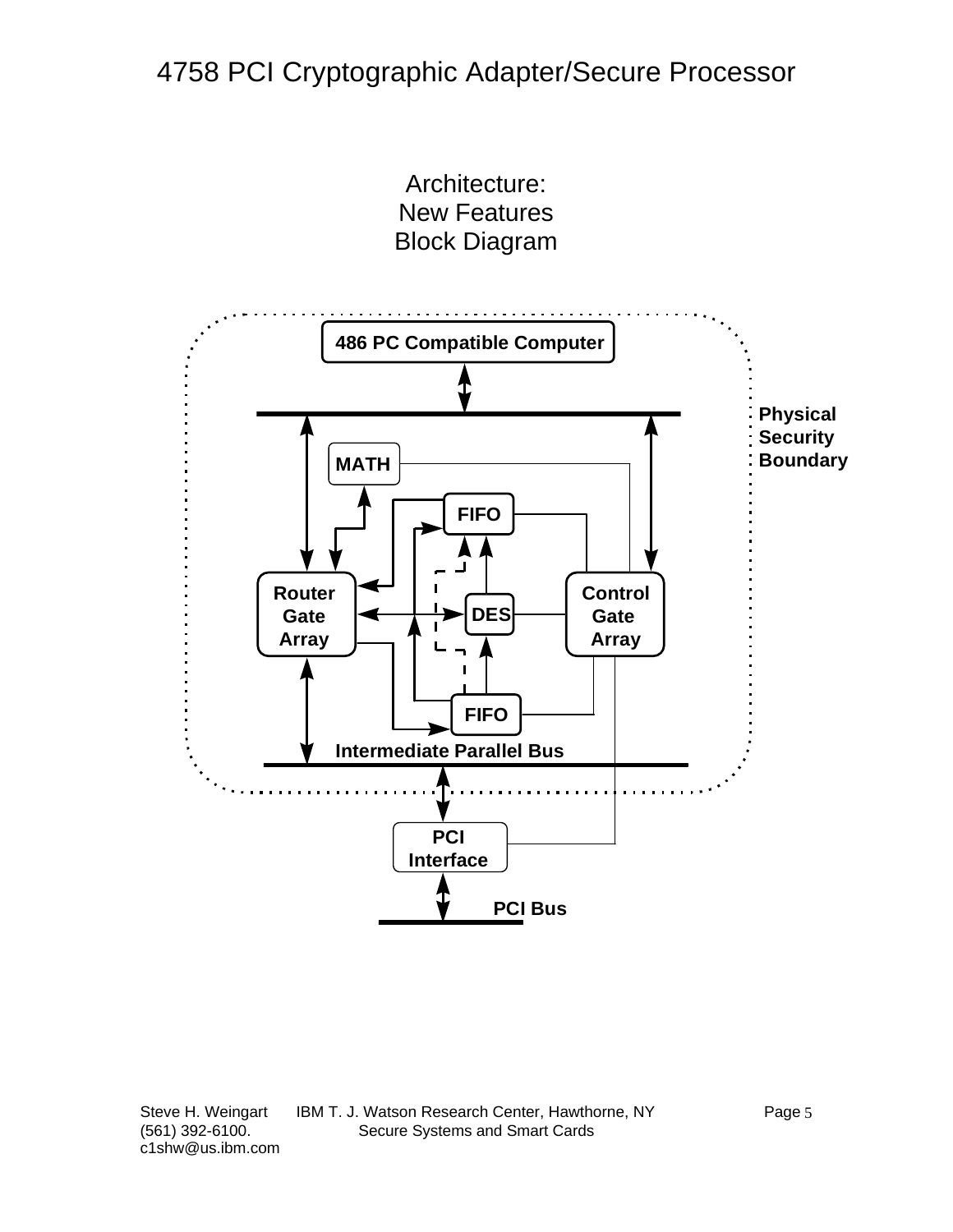### New Features: **Communications**

- Communications Paths:
	- All Controlled From Adapter Processor
	- Data Paths to:
		- PCI Controller for Mailbox access
		- FIFOs for DES & Packet Mode
		- Directly to RSA & DES Devices
		- Controller/State Machine

### • Crypto Modes:

- DES, High Speed
	- PCI Bus or Adapter Processor Memory Space as Source, FIFOs for Speed Balancing
	- PCI Bus or Adapter Processor Memory Space as Target, FIFOs for Speed Balancing
	- DMA/Busmaster on Both Sides Controlled by State Machine
	- Once Established it is Independent of Adapter CPU
- DES Low Speed
	- I/O From Adapter Processor (Use for Triple Encryption)
- RSA
	- I/O From PCI Cryptographic Adapter Processor
- Packet Mode (RSA or DES)
	- One FIFO Open From PCI Bus to PCI Cryptographic Adapter
	- One FIFO Open From PCI Cryptographic Adapter to PCI Bus
	- Lowers Overhead for Small Transaction Packets Compared to Bulk DES Overhead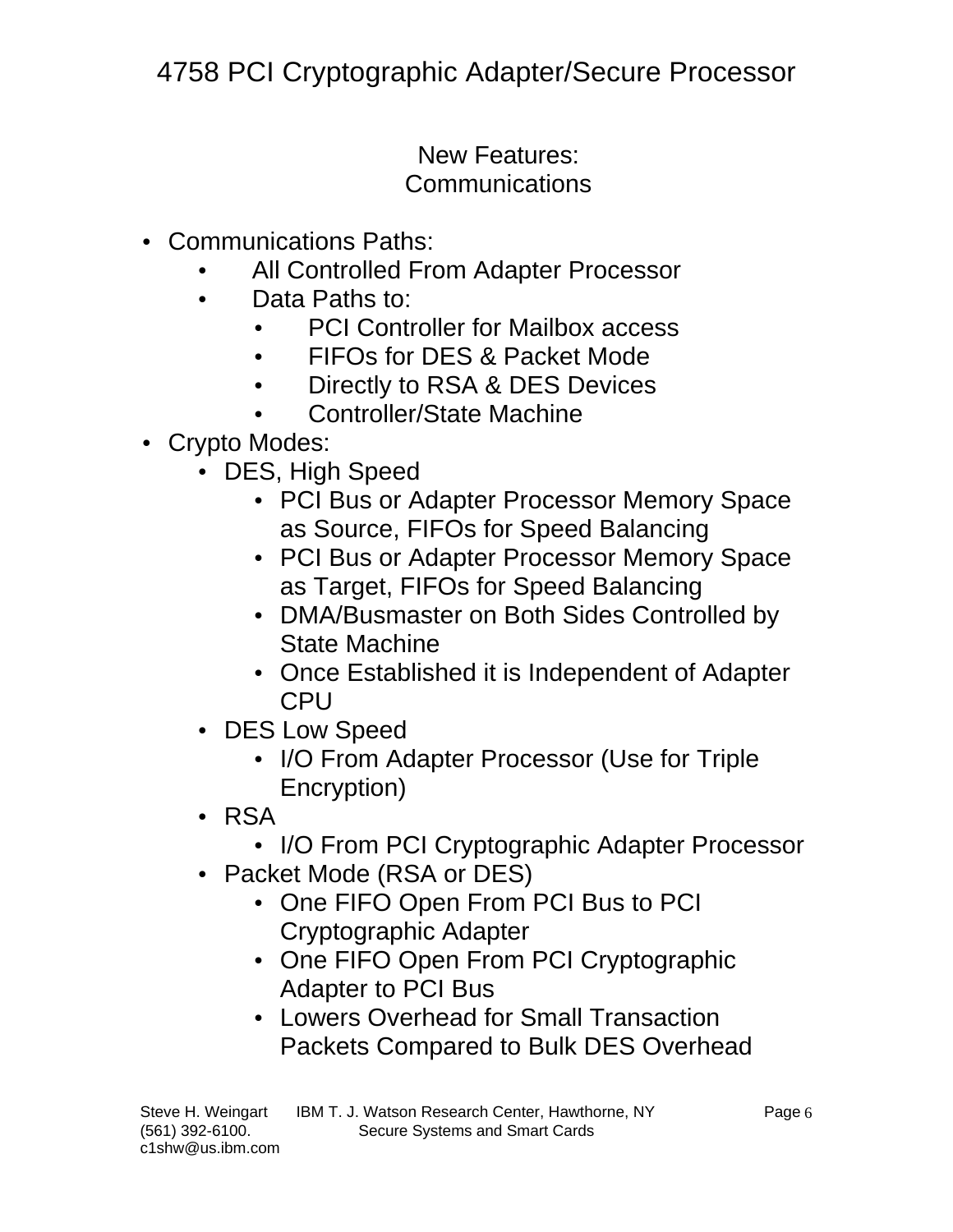New Features: Operating Environment

- All Standard PC Functions Available, Including:
	- Address Space
	- Interrupts
	- DMA
	- Serial Communications (limited use)
	- Counter/Timer
	- RTC
- Improves Development Environment
	- Can Develop/Test On Standard PC
	- Embedded OS (CP/Q) Environment Permits Development on Host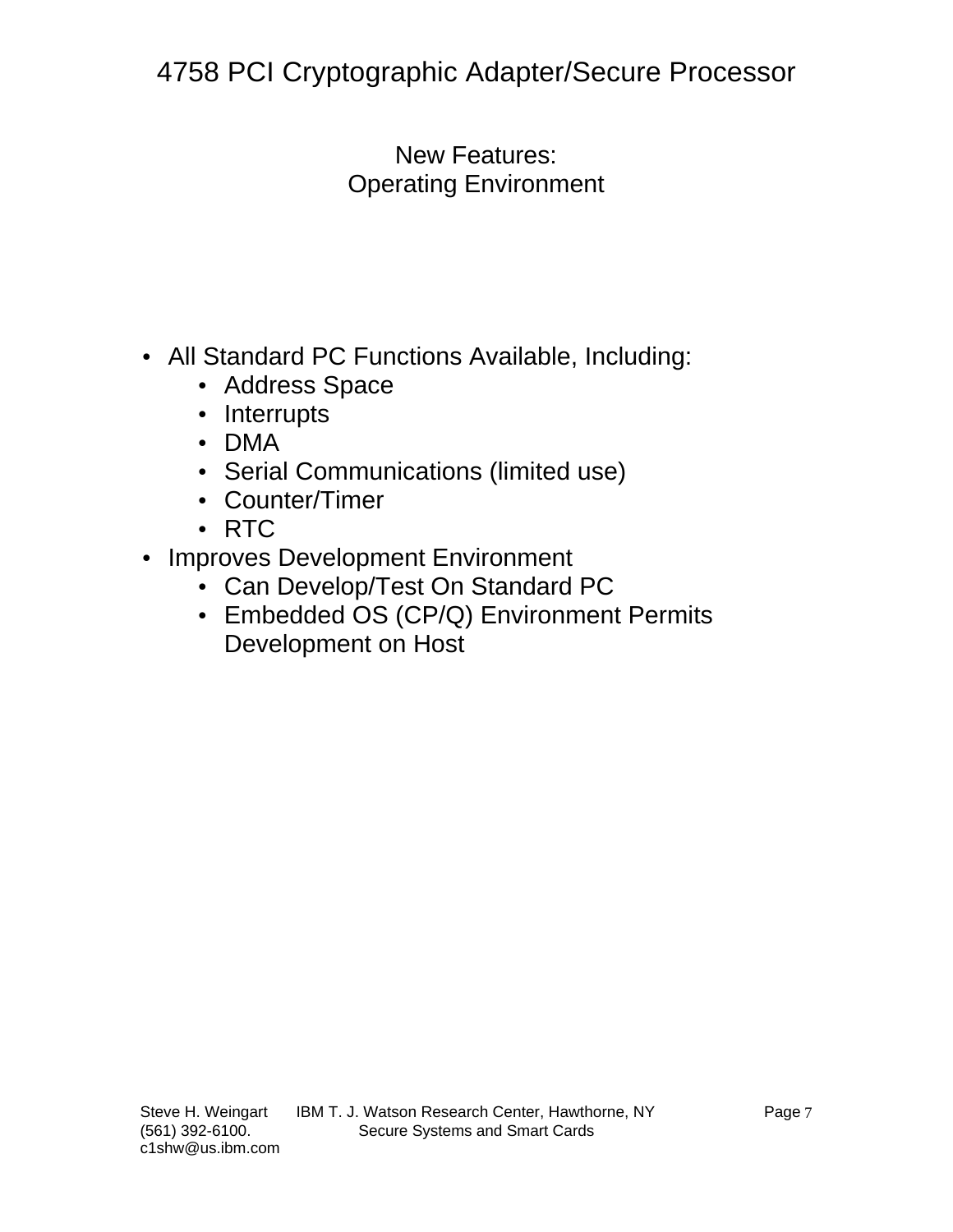#### New Features: PCI Interface

- Permits Wide Range of Hardware Platforms
	- PC and Compatible
	- PowerPC
	- PowerMac
	- Unix Workstations
	- Improved Performance
- PCI Data Rates to 132 MBytes/sec.
- Target or Bus Master Capability
- Built in FIFOs at Max Bus Rate
- Mailbox with Interrupts for Command/Control Interface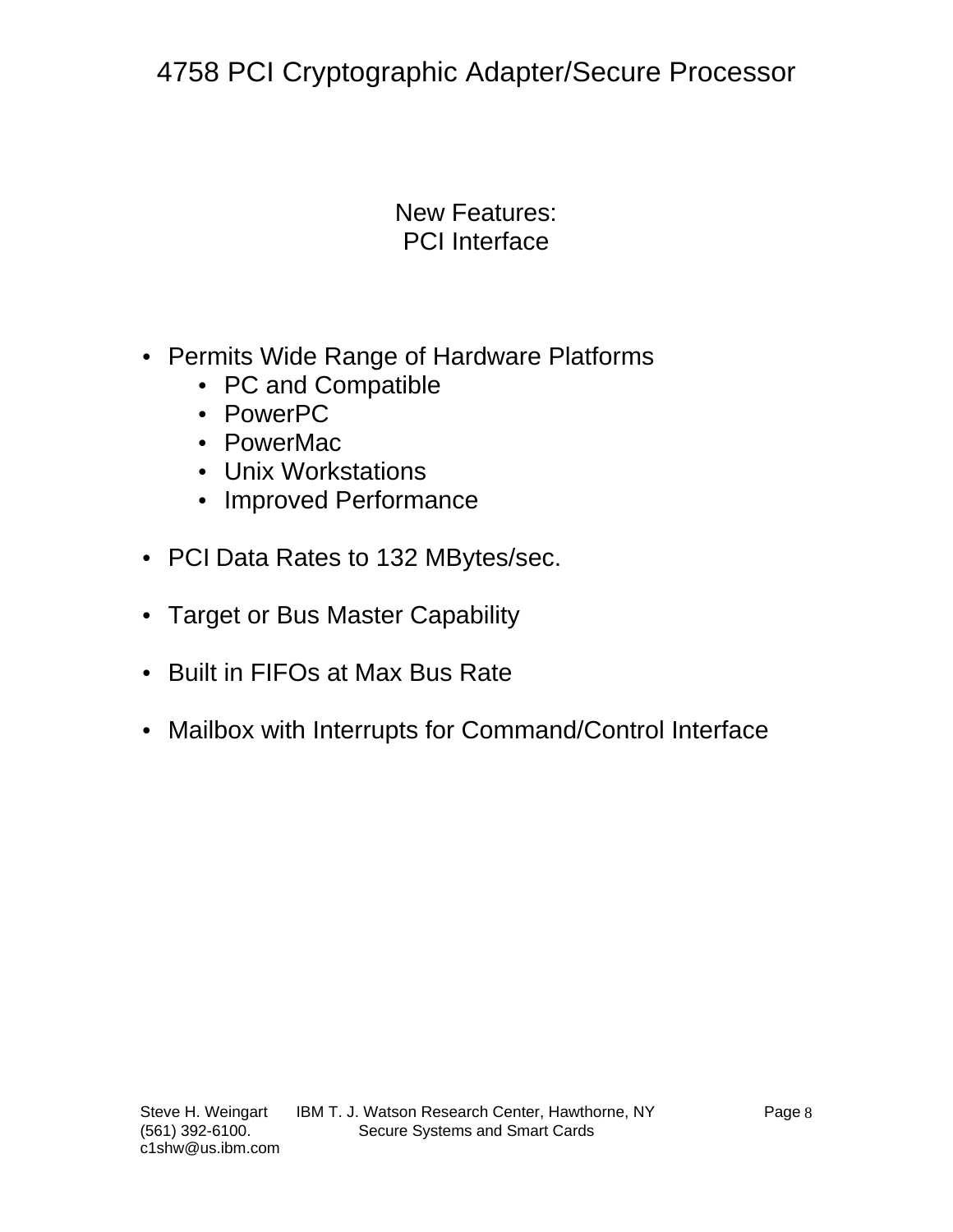### Implementation

- PCI
	- 32 bit 5V card, Supports Target and Master
- CPU Integrated 1 Chip 486 PC (CPU + PC Support)
	- 4 Mbytes RAM
	- 2 Mbytes Flash
- Crypto
	- Custom DES Chip (25+ MBytes/sec (HW), 16 bit wide data interface)
	- RSA (Math) Chip (Fast, approx. 20 ops/sec for 1024 bit key/data & exponent, 2048 bit capable)
	- Gate Arrays for Router and Controller/State **Machines**
	- Hardware Noise-Based Random Number Generator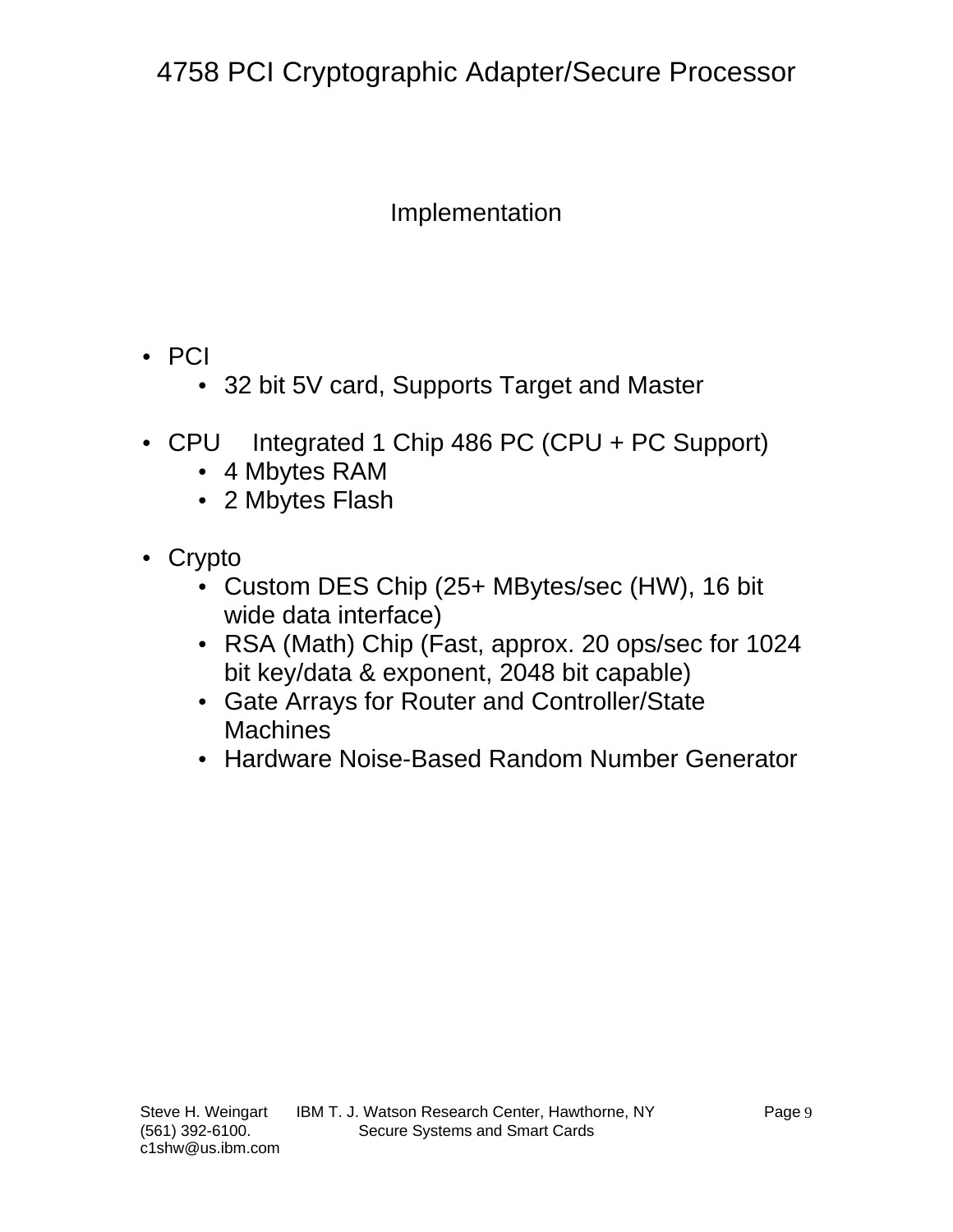Physical Security **Requirements** 

- Needed to meet FIPS 140-1 level 4
- To meet Tamper detection requirements
	- Older designs were not good enough, or were not manufacturable
	- Tamper Membrane New Technology Membrane
		- Manufacturing issues
	- New Circuitry for New Membrane
- To Meet EFT/EFP Requirements
	- Voltage
		- All Power Supplies
			- Operating Ranges (Reset)
			- Damage Ranges (Tamper)
		- Battery
			- Low (Warning)
			- Failure (Tamper)
	- Temperature
		- Operating Range (Reset)
		- Damage Range (Tamper)
	- Radiation
- Had to do all the above on a battery budget
- Special considerations for zeroization
	- No Environmental Imprinting
- Validated FIPS 140-1 Level 4